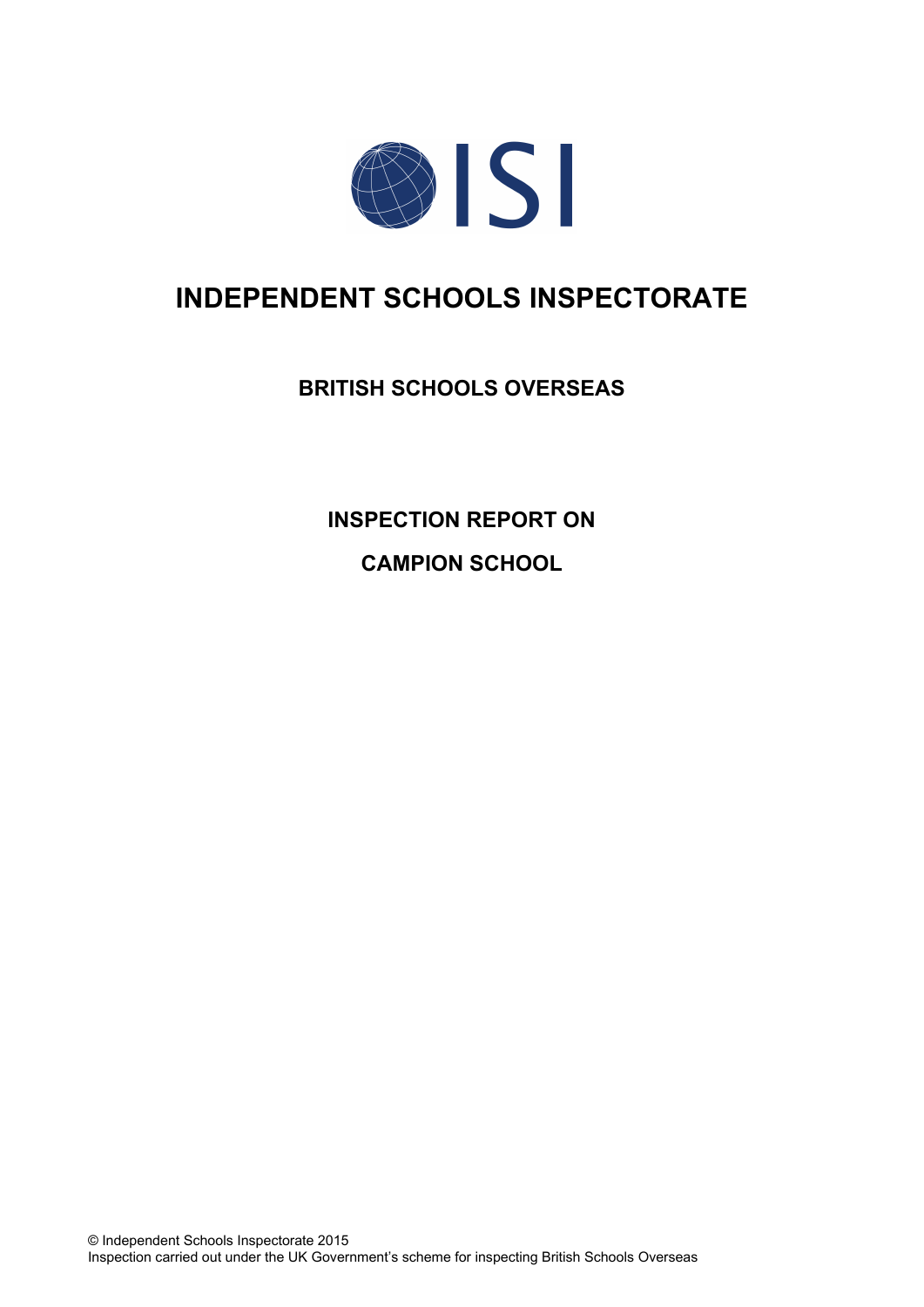# **INDEPENDENT SCHOOLS INSPECTORATE**

## **Campion School**

| <b>Full Name of School</b>    | <b>Campion School</b>                                  |                            |            |     |
|-------------------------------|--------------------------------------------------------|----------------------------|------------|-----|
| Address                       | PO Box 67484 Pallini 153 02<br>Athens<br><b>GREECE</b> |                            |            |     |
| <b>Telephone Number</b>       | 0030 2106071700                                        |                            |            |     |
| <b>Fax Number</b>             | 0030 2106071770                                        |                            |            |     |
| Email Address                 | emichael@campion.edu.gr                                |                            |            |     |
| Headmaster                    | <b>Mr Stephen Atherton</b>                             |                            |            |     |
| <b>Chair of Governors</b>     | <b>Mr Jeremy Downward</b>                              |                            |            |     |
| Age Range                     | 3 to 18                                                |                            |            |     |
| <b>Total Number of Pupils</b> | 523                                                    |                            |            |     |
| <b>Gender of Pupils</b>       | Mixed (261 boys; 262 girls)                            |                            |            |     |
| Numbers by Age                | $3-5:$                                                 | 40                         | $5 - 11$ : | 205 |
|                               | 11-18:                                                 | 278                        |            |     |
| <b>Inspection Dates</b>       |                                                        | 16 Nov 2015 to 19 Nov 2015 |            |     |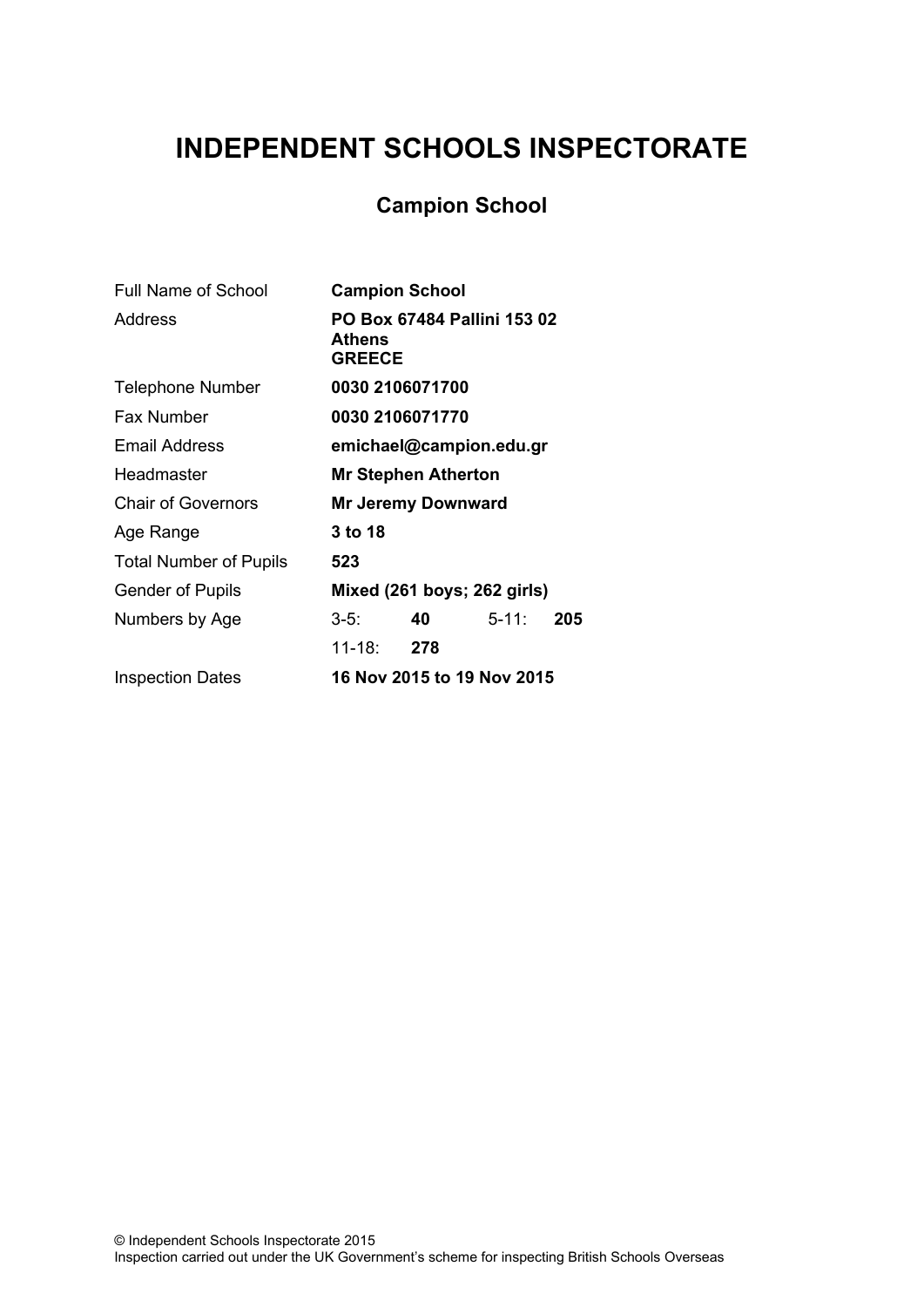## **PREFACE**

This inspection report follows the *ISI Schedule* for the inspection of British schools overseas*.* The inspection consists of two parts: a preliminary two-day visit followed by a four-day (team) inspection. The previous ISI inspection was in March 2009.

The Independent Schools Inspectorate (ISI) is a body approved by the British Government for the purpose of inspecting schools in England and overseas. As such, ISI reports to the English Department for Education (DfE) on the extent to which schools meet the relevant Standards for British Schools Overseas and the *ISI Framework* requirements. ISI is also the agency responsible for the inspection of schools in membership of the Associations of the Independent Schools Council (ISC). Accordingly, ISI inspections of British schools overseas are required to:

- help schools to improve the quality and effectiveness of pupils' education and of the care for their welfare;
- provide objective and reliable inspection reports which help schools to recognise and build on their strengths and to identify and remedy any weaknesses;
- inform parents and the wider public of the quality of British schools overseas by placing reports in the public domain;
- report to the DfE the extent to which schools comply with the published Standards for British Schools Overseas;
- where applicable, assure ISC Associations that their member schools maintain the quality of provision expected.

ISI inspection is for the benefit of the pupils in the schools and through public reporting makes the information available to parents, governments and the wider community.

Inspections for British schools overseas follow closely the framework and guidance for independent school inspection in England. The major difference is that schools in England must comply with the Education (Independent School Standards) (England) Regulations 2010, which do not apply with legal validity to schools outside the United Kingdom. However, the inspection of overseas schools takes account where possible of compliance with any local requirements and it judges the extent to which the schools comply with the British Government's Standards for British Schools Overseas. The range of these Standards is as follows.

- 1. The quality of education provided by the school (Curriculum, Teaching and Assessment).
- 2. The spiritual, moral, social and cultural development of pupils.
- 3. The welfare, health and safety of the pupils.
- 4. The suitability of the proprietor and staff.
- 5. The premises and accommodation.
- 6. The provision of information for parents, carers and others.
- 7. The school's procedures for handling complaints.
- 8. The quality of provision for boarding.
- 9. Leadership and management of the school.

The inspection of the school is from an educational perspective and provides limited inspection of other aspects, though inspectors will comment on any significant hazards or problems they encounter which have an adverse impact on children. The inspection does not include:

- (i) an exhaustive health and safety audit
- (ii) an in-depth examination of the structural condition of the school, its services or other physical features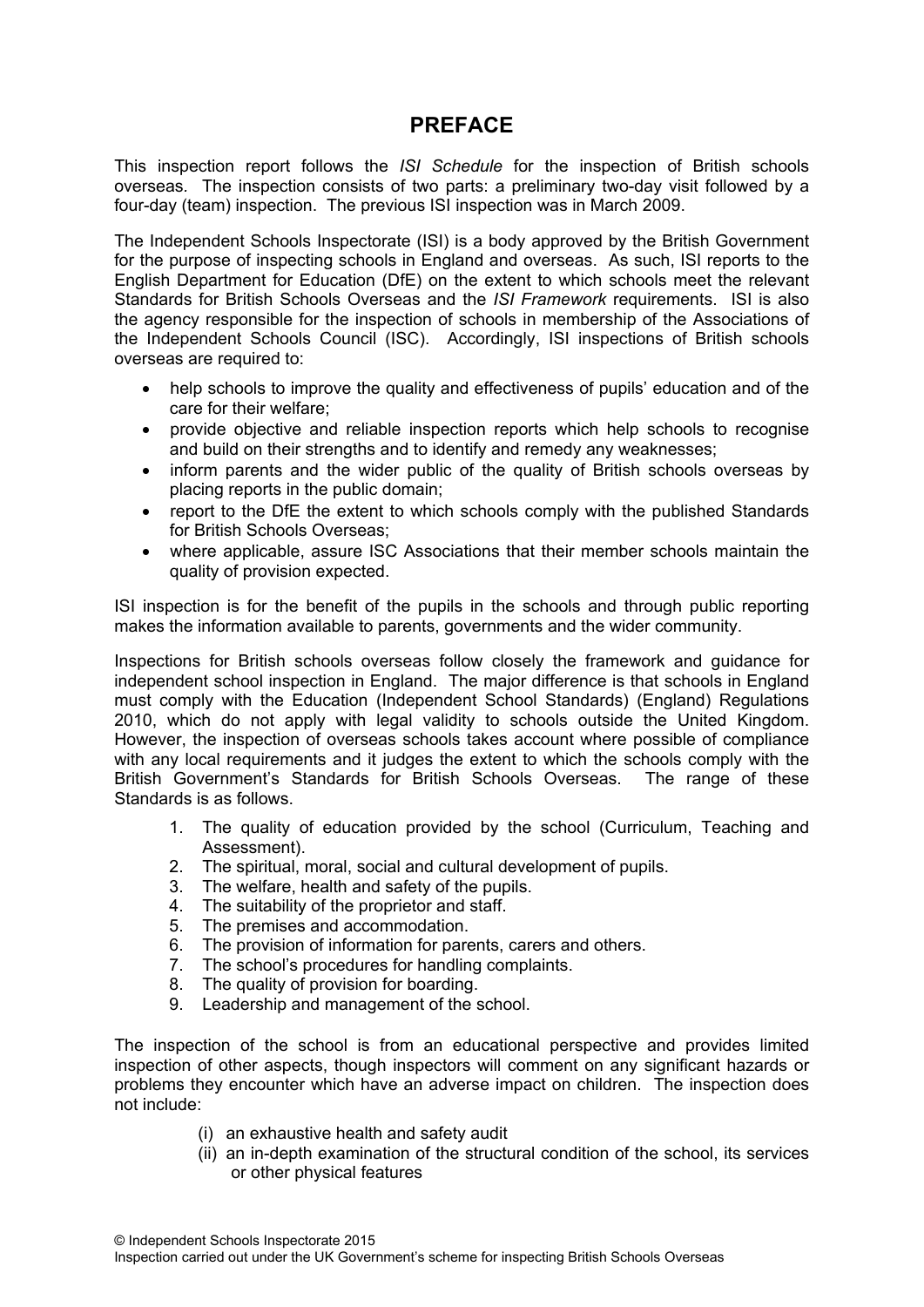- (iii) an investigation of the financial viability of the school or its accounting procedures
- (iv) an in-depth investigation of the school's compliance with employment or company law.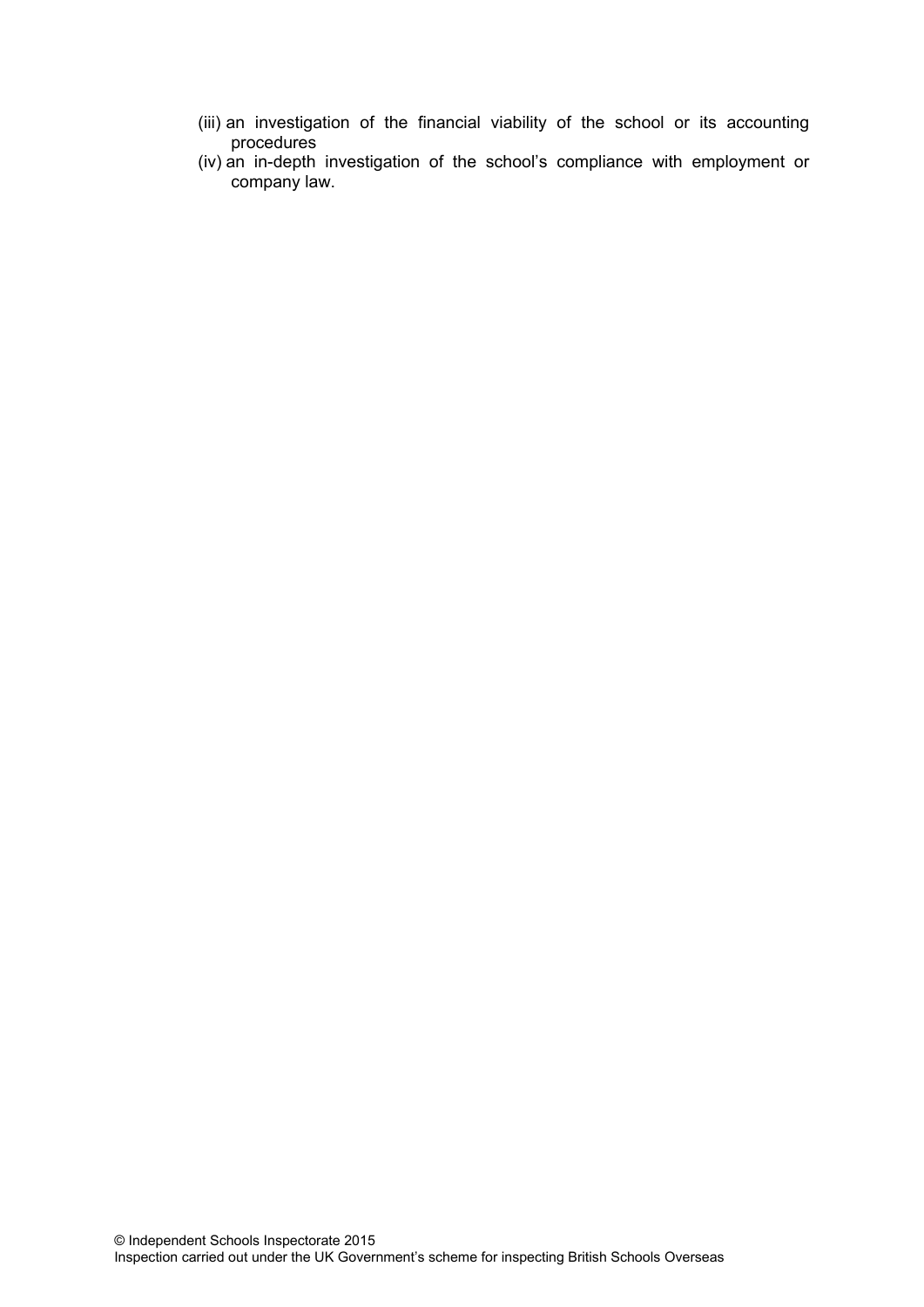## **CONTENTS**

| 1.  | THE CHARACTERISTICS OF THE SCHOOL                                                                                 | 1              |
|-----|-------------------------------------------------------------------------------------------------------------------|----------------|
| 2.  | THE SUCCESS OF THE SCHOOL                                                                                         | $\mathbf{2}$   |
| (a) | <b>Main findings</b>                                                                                              | $\overline{2}$ |
| (b) | <b>Action points</b>                                                                                              | 3              |
|     | (i) Compliance with Standards requirements                                                                        | 3              |
|     | (ii) Recommendations for further improvement                                                                      | 3              |
| 3.  | THE QUALITY OF ACADEMIC AND OTHER ACHIEVEMENTS                                                                    | 4              |
| (a) | The quality of the pupils' achievements and their learning, attitudes and skills                                  | 4              |
| (b) | The contribution of curricular and extra-curricular provision (including<br>community links of benefit to pupils) | 5              |
| (c) | The contribution of teaching                                                                                      | 7              |
| 4.  | THE QUALITY OF THE PUPILS' PERSONAL DEVELOPMENT                                                                   | 9              |
| (a) | The spiritual, moral, social and cultural development of the pupils                                               | 9              |
| (b) | The contribution of arrangements for welfare, health and safety                                                   | 10             |
| 5.  | THE EFFECTIVENESS OF GOVERNANCE, LEADERSHIP AND                                                                   |                |
|     | <b>MANAGEMENT</b>                                                                                                 | 12             |
|     | (a) The quality of governance                                                                                     | 12             |
|     | (b) The quality of leadership and management                                                                      | 13             |
| (c) | The quality of links with parents, carers and guardians                                                           | 14             |
|     | <b>INSPECTION EVIDENCE</b>                                                                                        | 15             |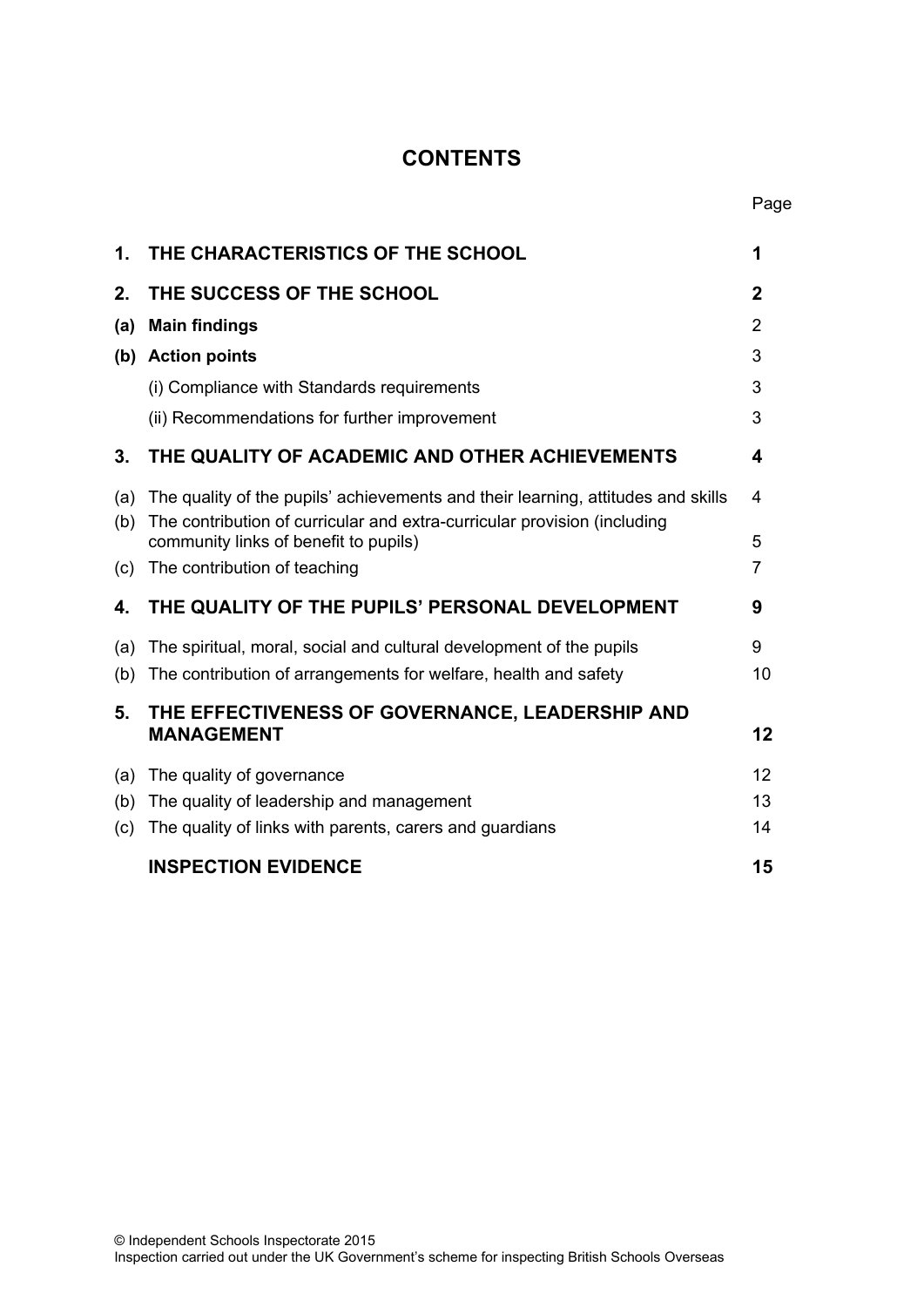### **1. THE CHARACTERISTICS OF THE SCHOOL**

- 1.1 Campion School is a secular international day school for boys and girls, set in accommodation built in 2000 amongst vineyards on the edge of Pallini, a north eastern suburb of Athens. It consists of a junior school, including the Early Years Foundation Stage (EYFS) setting, for pupils aged from 3 to 11, and a senior school for pupils aged from 11 to 18. It provides a British-style education, with strong provision for the Greek language and culture, leading to the International Baccalaureate (IB) Diploma examinations at the age of 18. It was founded in 1970 and is incorporated as a not-for-profit trust in the state of Massachusetts, USA. The school is governed by the members of this trust.
- 1.2 The school's founding aims are to provide an environment whereby academic excellence may be achieved for the English-speaking community of Athens, inculcate firm moral values to promote a sense of responsibility, and develop an understanding of and love for Greek ideals. The school seeks to educate the whole person in order to develop responsible world citizens of good character, and to prepare pupils for university education, combining a challenging academic and rich extra-curricular education.
- 1.3 Since the previous inspection in 2009, the leadership and management of the school have been restructured. The school has established an outdoor sports arena. In the junior school, the International Primary Curriculum (IPC) is now fully in place. Bursary funds have been made available to allow the school to widen its access.
- 1.4 At the time of the inspection, the school had 523 pupils, including 40 children under the age of 5, and 74 pupils in Years 12 and 13. The school does not select pupils according to academic ability. The range of ability is wide and slightly above the UK average. There are 350 pupils who speak English as an additional language (EAL) and 44 of these receive specific support. The school has identified 59 pupils with special educational needs and/or disabilities (SEND), 45 of whom receive specialist support.
- 1.5 About three-quarters of the school population are either of Greek parentage or from the Greek diaspora in the UK, Canada, Australia, the USA and other parts of the world. The other pupils are foreign nationals from a wide variety of other countries. The pupils come from families in the business community, the professions and diplomatic posts.
- 1.6 English National Curriculum nomenclature is used throughout this report to refer to year groups in the school.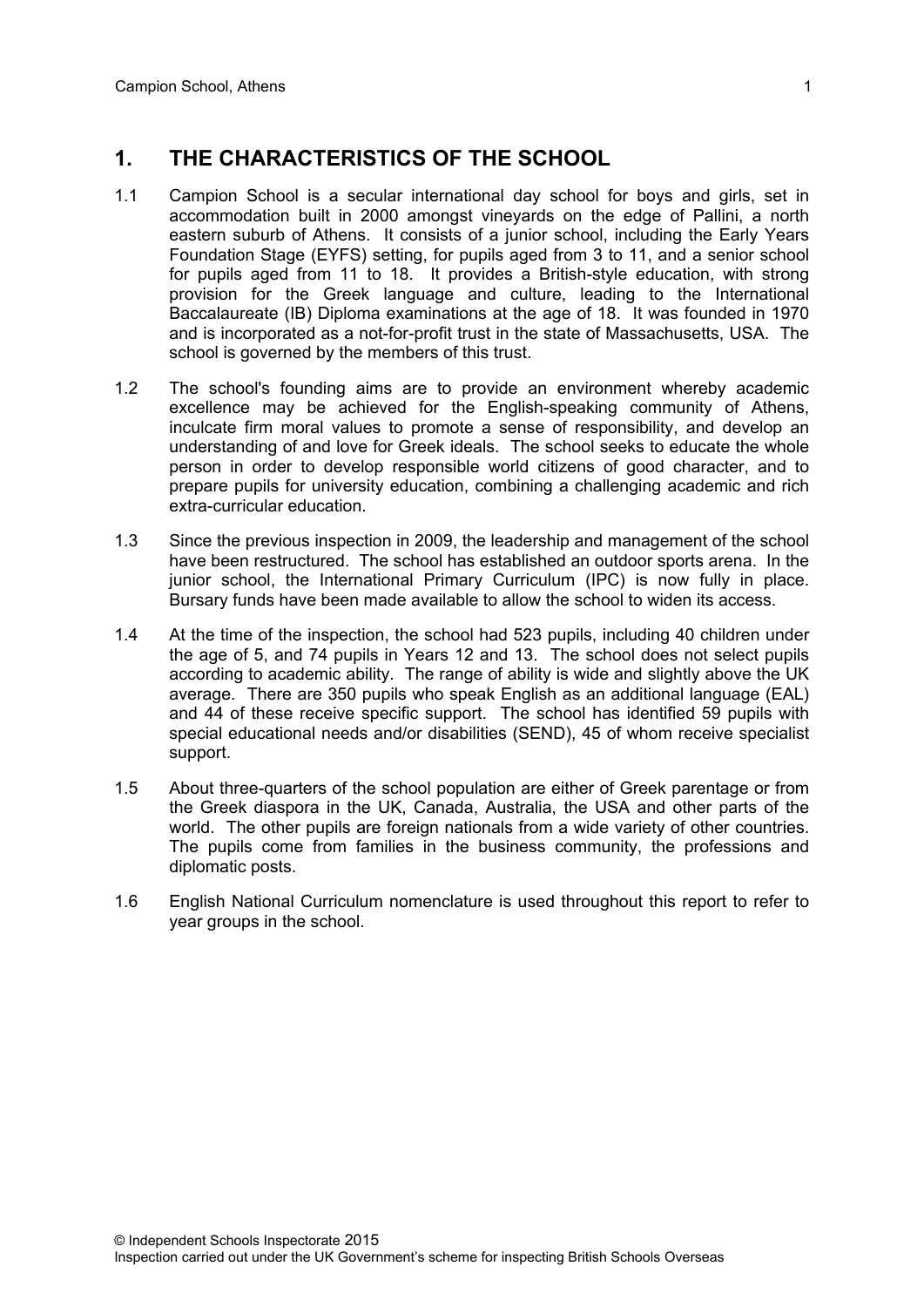## **2. THE SUCCESS OF THE SCHOOL**

#### **2.(a) Main findings**

- 2.1 The school fully meets its aims to provide a challenging academic education and to foster the academic abilities of its pupils. From the EYFS onwards, pupils are highly successful in their learning and personal development, and become confident learners. Pupils achieve significant success in Greek Achievement Tests and in International GCSE (IGCSE) and IB examinations. Pupils, including those with SEND or EAL and those who are more able, make excellent progress and they have outstanding attitudes to their learning. The excellent curricular and extra-curricular provision offers a wide range of opportunities for pupils of all needs and abilities. Pupils are strongly supported by the excellent quality of teaching. Mechanisms for tracking and monitoring pupil performance and progress have been developed, but have yet to be fully implemented in all parts of the school. The pupils benefit from an enriching range of trips and visits.
- 2.2 The quality of the pupils' personal development is excellent. The school fully meets its aims to inculcate firm moral values and to promote a clear sense of responsibility and service, and combines a modern international outlook with British and Greek ideals and culture. The arrangements for pastoral care from the EYFS onwards successfully focus upon the individual needs of pupils, including those with SEND or EAL. Standards of behaviour are exemplary. The arrangements for the welfare, health and safety of pupils are excellent. Through their pre-inspection questionnaire responses and in discussions, parents indicated overwhelming support for the school's approach to safeguarding and the welfare of their children. Pupils' questionnaire responses and comments in discussions demonstrated that they feel safe and happy.
- 2.3 The governance, leadership and management of the school are excellent. The recommendations of the previous inspection have been successfully implemented. Governors understand their responsibilities and they discharge most effectively their duties, including those for welfare, health and safety, and safeguarding. The development plan sets out a clear and ambitious vision for the school. No member of the EYFS staff has delegated responsibility for the setting, thereby limiting the support given to those staff. Liaison between the junior and senior middle management is informal, which limits opportunities to promote greater coherence and continuity across the school. The quality of links with parents, carers and guardians is excellent. Many parents actively support school events. They welcome the encouragement they are given to be involved in the life and work of the school.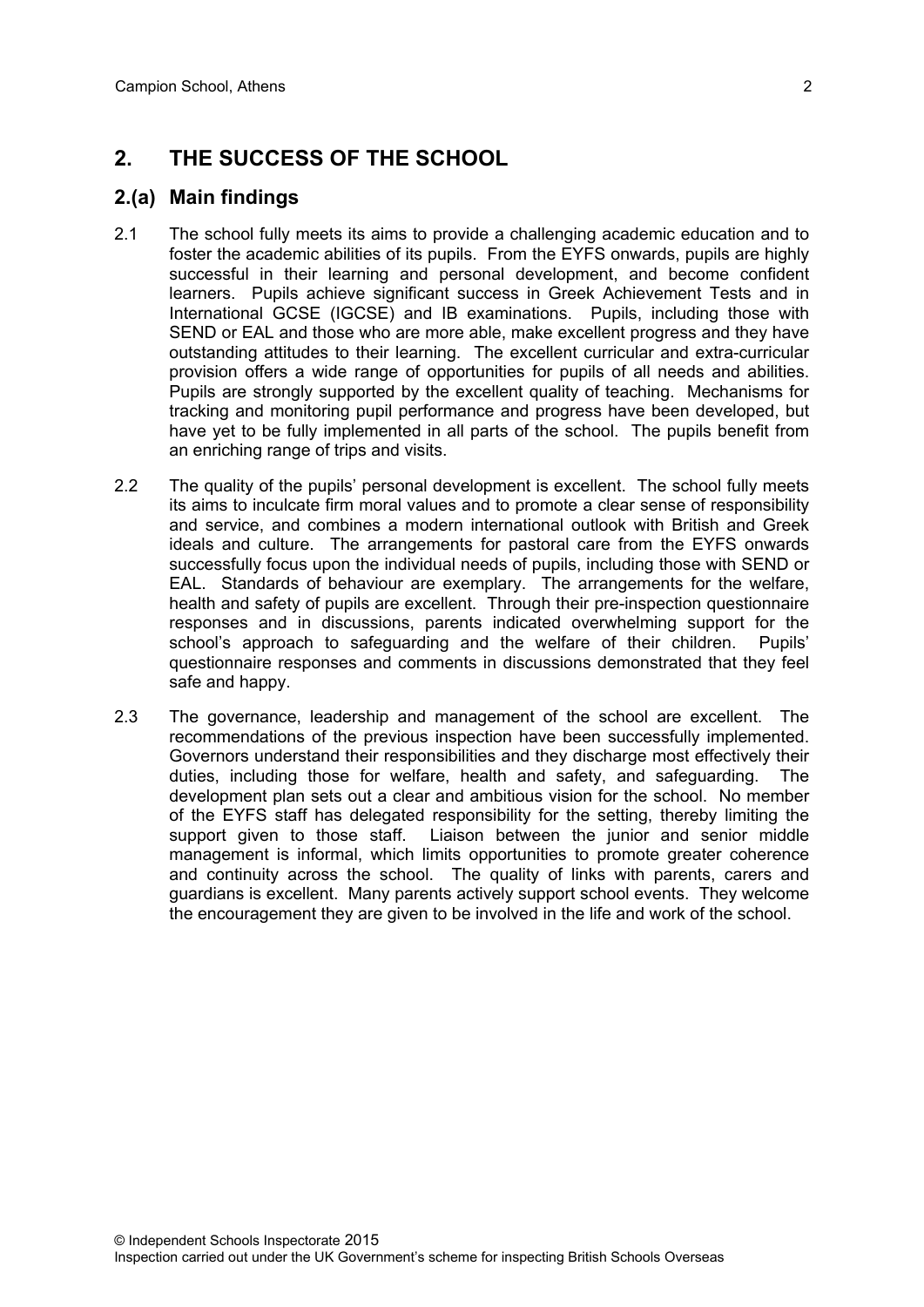#### **2.(b) Action points**

- **(i) Compliance with the Standards for British Schools Overseas** (The range of the Standards for British Schools Overseas is given in the Preface)
- 2.4 The school meets all the requirements of the Standards for British Schools Overseas.

#### **(ii) Recommendations for further improvement**

- 2.5 The school is advised to make the following improvements.
	- 1. Further develop the strategies for assessment, tracking and monitoring in order to improve outcomes for pupils in all parts of the school.
	- 2. Promote greater coherence and continuity between the junior and senior parts of the school.
	- 3. In the EYFS, strengthen the arrangements for governance, leadership and management so that the staff may be more effectively guided and supported.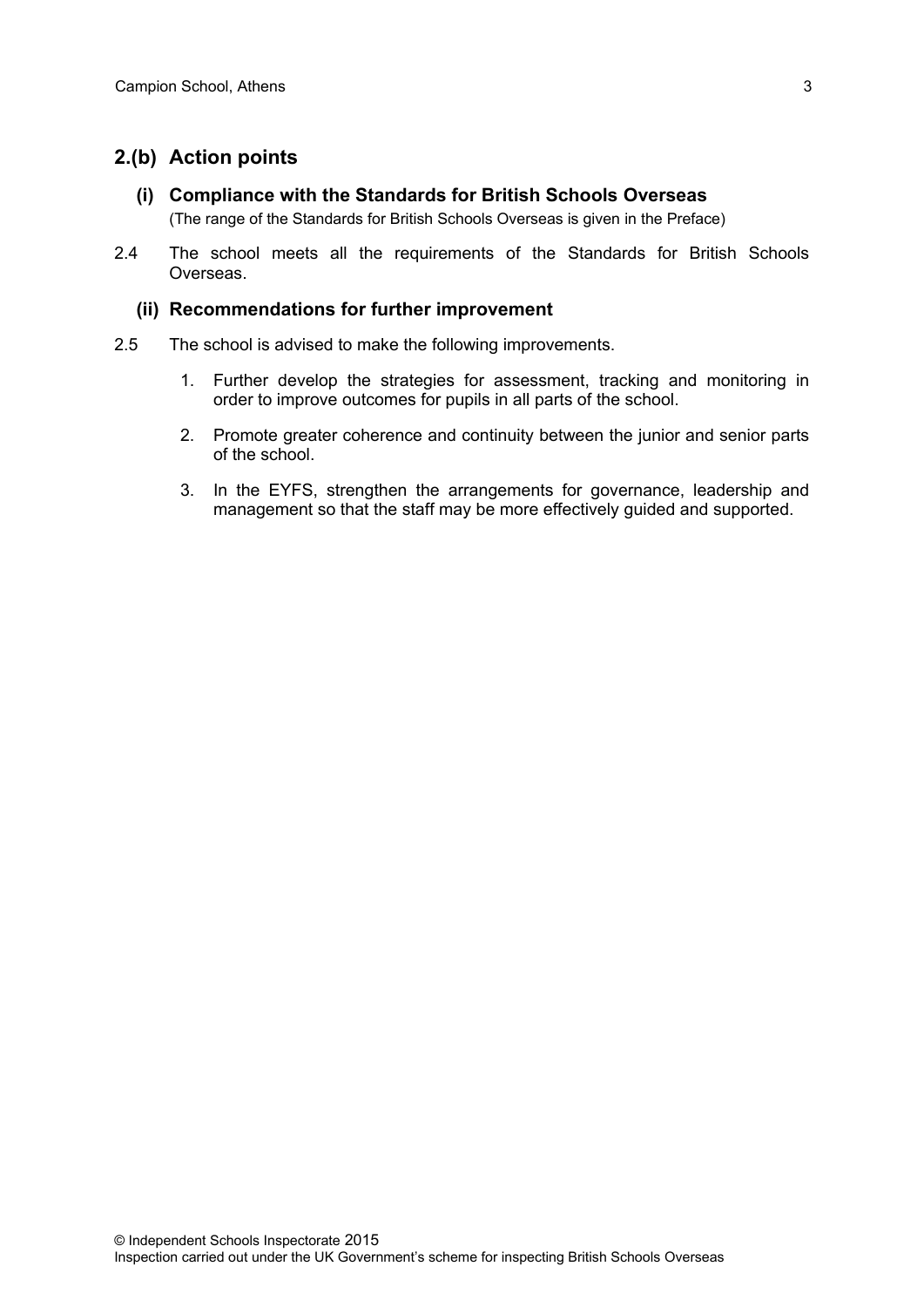### **3. THE QUALITY OF ACADEMIC AND OTHER ACHIEVEMENTS**

#### **3.(a) The quality of the pupils' achievements and their learning, attitudes and skills**

- 3.1 The quality of pupils' achievements and of their learning, attitudes and skills is excellent. Pupils are well educated according to the aims of the school to provide an environment whereby academic excellence may be achieved within a challenging academic environment.
- 3.2 In the EYFS, children are motivated and enthusiastic learners who respond well to the staff's high expectations of them. Those with SEND or EAL are very well supported. Children communicate effectively with each other and their teachers. Reception children are able to recognise sounds, talk about stories and answer questions using appropriate vocabulary. Some can form letters correctly and touch count numbers up to 20. The younger children in the Nursery enjoy choosing suitable materials for their creative tasks and can name two-dimensional shapes. By the end of Reception, most children reach the expected levels of achievement, whilst the more able exceed expectations in some areas of learning development.
- 3.3 In the both the junior and senior schools, pupils demonstrate excellent knowledge, skills and understanding, which they are encouraged to apply across every area of the curriculum. They are confident in their use of information and communication technology (ICT). They listen attentively, express their ideas thoughtfully and compose written work to a high standard. Their well-developed literacy skills are evident in all relevant subject areas. Pupils show high levels of application and participate enthusiastically, as seen in physical education (PE) lessons to achieve increasing levels of fitness. They demonstrate excellent creative skills through art, drama and music.
- 3.4 The pupils' work is neat, thorough and of a high quality. There are high levels of achievement evident throughout the school, notably in the cross-curricular work and independent research undertaken both for the IPC and for the Year 9 interdisciplinary projects. Some of the extended essays produced for the IB Diploma are of exceptionally high quality. All pupils study Greek either as a first or foreign language, and Greek speaking pupils in Years 9 and 10 are entered for the Greek Achievement Tests. A very large majority of Year 10 pupils reach the highest level available to those still at school in these tests. Many senior pupils have enjoyed successes in UK-based mathematical competitions, with 6 gold, 34 silver and 65 bronze awards won during the last few years. Nine pupils from the junior and senior parts of the school achieved distinctions in an international mathematics competition. Over 40 pupils each year are successful in externally accredited instrumental and singing examinations, with a significant number achieving the highest grades.
- 3.5 Pupils achieve considerable success in a wide range of extra-curricular activities. School sports teams perform to a high standard within local, national and international competitions, including within the annual Council of British International Schools games for senior pupils. Individual pupils have also gained national representative honours in equestrianism and ballet. The achievements of pupils in external competitions for art, drama and music are excellent. The junior school choir has performed at the Athens Concert Hall. Public speaking has become a notable strength, with pupils involved in the Model United Nations, the pan-Hellenic Forensics Tournament and the school's debating society.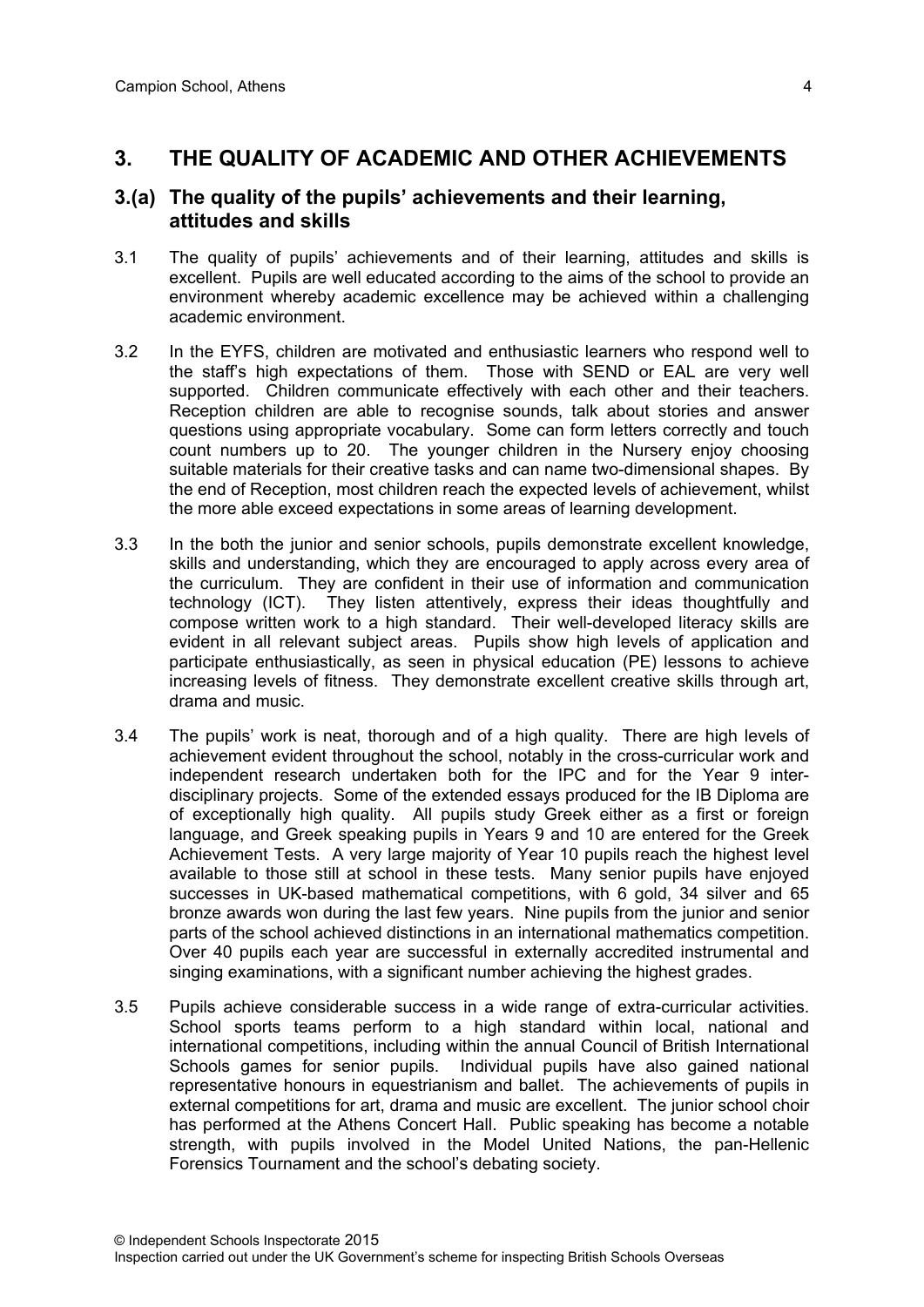- 3.6 As junior school pupils are not entered for English national tests, their attainment cannot be measured in relation to average performance in those tests, but the evidence available from standardised assessment tests used by the junior school, lessons observed and the pupils' work indicates that the attainment of and progress made by pupils of all needs and abilities are excellent.
- 3.7 The following analysis is based on examination results for 2012 to 2014. These are the most recent three years for which comparative statistics are currently available. International GCSE results have been higher than worldwide norms in the majority of subjects. Results in French, Greek and International Mathematics were overall similar to worldwide norms, although results in French and International Mathematics were higher than worldwide norms in 2014. Results at GCSE have been above the UK average for maintained schools, and similar to the UK average for maintained selective schools. International Baccalaureate results have been above the worldwide average, and similar to the UK average for IB schools. Results improved during the period 2012 to 2014, and in 2014 were well above the worldwide average. Results in 2015 for the IGCSE and IB were in line with those for 2014, indicating that this improvement has been consolidated. No significant differences were noted in the IGCSE and IB performance of those pupils with EAL. Many pupils are successful in obtaining places at universities and colleges with competitive entry requirements in the UK, The Netherlands and the USA.
- 3.8 In the senior school, the lessons observed, work produced and subject-related interviews demonstrated rapid progress for pupils, including those in the sixth form, those with SEND, those with EAL and those who are more able.
- 3.9 From Year 1 onwards, pupils throughout the school have extremely positive attitudes to learning and show great enthusiasm for their work and for the range of curricular and extra-curricular activities provided for them. They demonstrate in their learning high levels of motivation, initiative, intellectual curiosity, creativity and organisation.

#### **3.(b) The contribution of curricular and extra-curricular provision (including community links of benefit to pupils)**

- 3.10 The contribution of curricular and extra-curricular provision, including community links of benefit to pupils, is excellent. The curriculum strongly supports the aims of the school and provides suitable and wide-ranging opportunities for pupils of all ages, needs and abilities to excel. The combination of the IPC, IGCSE courses and the IB Diploma, alongside studies in Greek language and culture, provides an excellent internationally oriented experience for all pupils.
- 3.11 In the EYFS, the broad and balanced topic-based programmes provide a good range of educational experiences. These enable children to reach the level of development appropriate to their age. High priority is given to the development of excellent speaking and listening skills in English. Children are provided with opportunities to solve problems, create their own play and explore their ideas. The curriculum is designed to develop the curiosity of the children. However, some activities are directed rather too much by teachers and the outdoor environment is insufficiently used. Consequently, the opportunities for children to be creative and imaginative are sometimes too limited.
- 3.12 In the junior school, in addition to their work in English, mathematics and Greek, pupils follow the IPC, which provides an excellent, wide-ranging and balanced crosscurricular programme arranged through topical and thematic approaches. The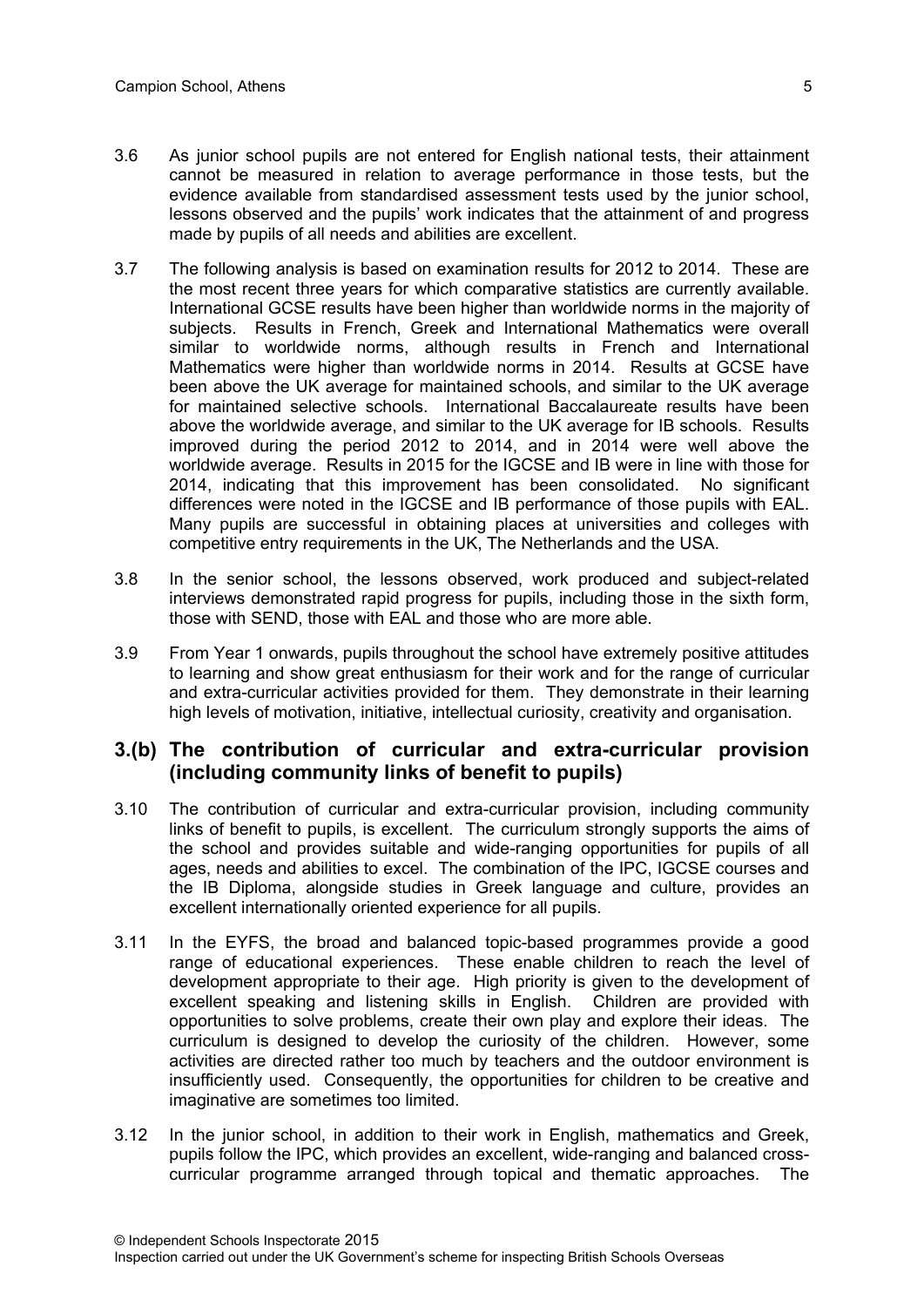curriculum's content meets the needs of the wide range of pupils' abilities well. Specialist teaching is provided in music, PE, Modern Greek and Arabic.

- 3.13 In the senior school, the curriculum provides excellent programmes of study. Pupils may select two modern foreign languages other than Greek, three separate sciences and a range of creative arts subjects. Setting by ability occurs in English and mathematics. Pupils following the IB Diploma course in Years 12 and 13 may choose from twenty-six separate options, including six modern foreign languages.
- 3.14 A small minority of parents who responded to the pre-inspection questionnaire were dissatisfied with the school's provision for pupils with SEND, those with EAL and those who are more able. The observation of classes, a review of pupils' work and discussions with pupils and members of staff indicated that pupils from the EYFS to Year 11 are well supported. However, learning support is not available to pupils in Years 12 and 13. The provision for pupils with EAL is excellent, including for those who arrive during the school year. Pupils receive individualised programmes and support, which enables them to make rapid progress with their speaking, reading and writing in English. Those pupils identified as most able, gifted and talented are appropriately challenged in the majority of lessons to develop their skills through the provision of suitably demanding tasks.
- 3.15 The personal, social and health education (PSHE) programme provides focused guidance for pupils in the junior and senior schools, and ensures that they have an excellent awareness of a wide range of social and personal issues. The programme is fully in accordance with the school's aims to develop responsible world citizens of good character and to prepare pupils for university education. Careers advice for pupils provided through PSHE in the senior school is good. Pupils in Years 12 and 13 benefit greatly from expert guidance about higher education.
- 3.16 The extra-curricular provision is excellent. The wide and varied extra-curricular programme, which has been expanded since the previous inspection, involves a high proportion of pupils. The creation of a new outdoor all-weather facility since the previous inspection has greatly enhanced the provision for sports. The school has engaged in working partnerships with a local tennis club and makes use of a nearby swimming pool regularly. Pupils of all age groups participate in an extensive range of activities that include team sports, ensembles, drama, dancing and debating. The house system offers further opportunities for pupils' involvement. There is evidence of pupil interaction across the junior and senior schools within activities and classroom support initiatives; however, this is not yet well developed.
- 3.17 Throughout the school the curriculum is extended and enriched by a wide range of educational visits, trips and activities, many of which considerably strengthen links with the local community. For example, pupils regularly enjoy opportunities to travel to sites of particular interest with regard to Greek cultural heritage, such as those at Delphi and Nafplio. Pupils also visit exhibitions at local museums and institutes. Days designed especially for the celebration of other languages and cultures, such as El Dia de Hispanidad and Francophonie, provide excellent additional sources of enrichment. Pupils in Years 12 and 13 benefit from the Creativity, Action, Service (CAS) programme within the IB, providing a richly rewarding experience that includes many beneficial service links with local charities.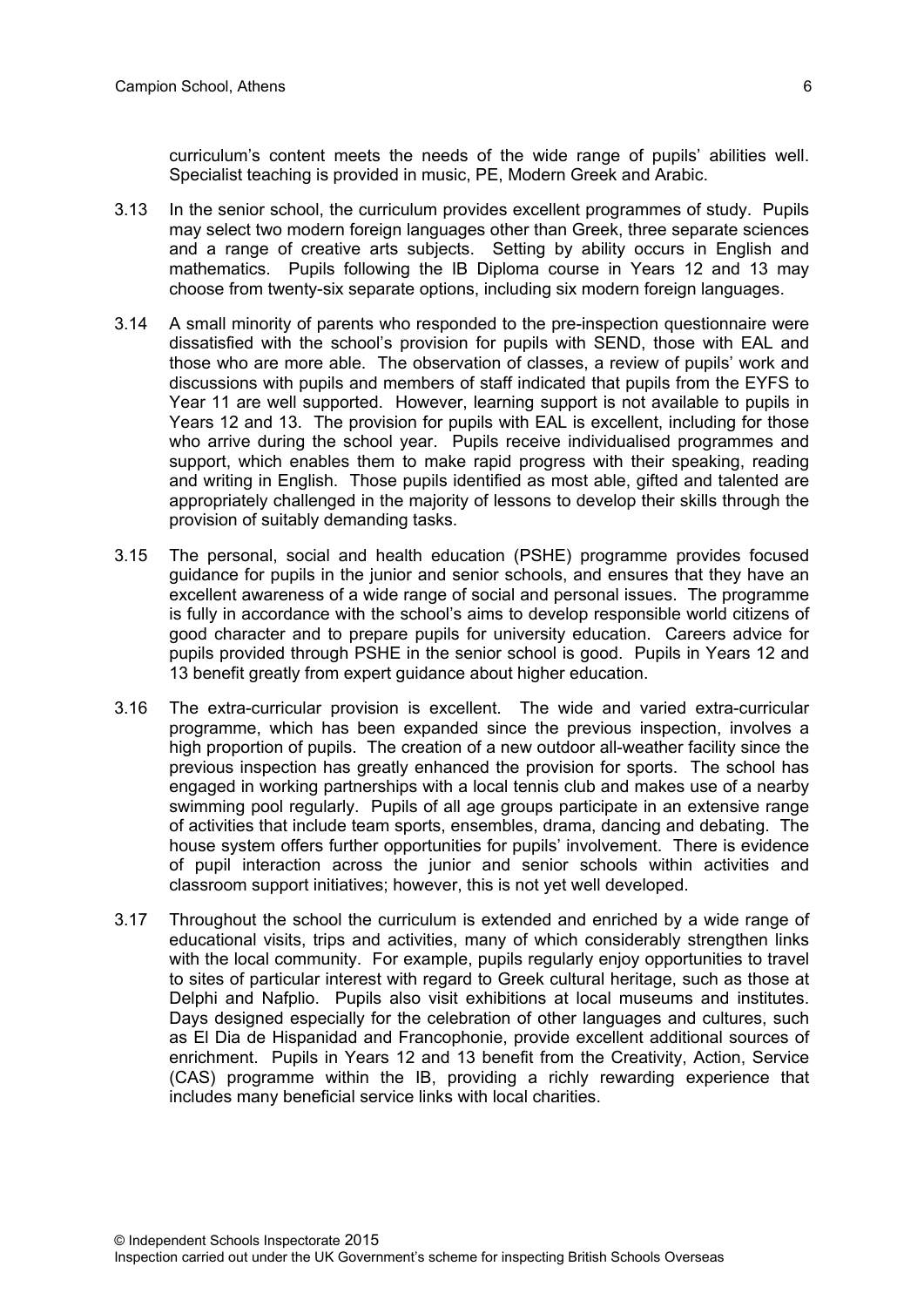#### **3.(c) The contribution of teaching**

- 3.18 The contribution of teaching is excellent. The teaching meets the aims of the school to challenge and educate the whole person and to prepare pupils for university education worldwide. As recommended at the previous inspection, the school has improved educational standards by encouraging all pupils, and especially those in the junior school, to think and study independently. The IPC, with its strong focus upon independent study, has been introduced into the junior school. The Year 9 inter-disciplinary projects emphasise independent research for senior pupils, and the IB Diploma continues most effectively to promote independent study for the extended essay.
- 3.19 In their pre-inspection questionnaire responses, the vast majority of pupils reported that they were making good progress, they find the work interesting and their teachers help them to learn. In their questionnaire responses, almost all parents said that they are pleased with the progress that their children make at school.
- 3.20 Members of the EYFS staff guide the children well in exploring and trying out new activities appropriate to their stage of development. The EYFS teachers have a clear understanding of the EYFS framework and how young children learn. They tailor the activities well to suit each child. They effectively use open-ended questions to encourage thinking skills, language development and problem solving, and know when to intervene to move a child's learning forward. However, some of the teaching does not provide opportunities for children to initiate their own ideas. Careful planning, based on the observation of individual children and the determination of their needs, allows the next steps in their learning to be readily identified. The excellent EYFS resources are well organised and easily accessible to the children.
- 3.21 Throughout the school, the subject knowledge of the teachers is excellent. Information and communication technology and library resources are regularly and effectively used in the junior school to enhance learning. In the senior school the teaching makes excellent and sometimes imaginative use of the ICT resources. The best lessons from Year 1 onwards allow pupils to make excellent progress. These lessons maintain a brisk pace, are well structured and show clear progression in pupils' learning. All pupils, including those with SEND or EAL, are set appropriate challenges by teaching. A few lessons observed lacked pace and failed to engage and challenge pupils sufficiently, thereby restricting their learning.
- 3.22 The marking of pupils' work shows significant variation, both between and within departments. Some marking is outstanding, and gives pupils clear and detailed information about their current performance levels and how they might improve their work. The best examples also allow pupils to understand the criteria for the marks to be awarded. In a number of instances, however, marking is limited and restricted to a brief encouraging comment or a number total.
- 3.23 The recommendation of the previous inspection to improve approaches to assessment, tracking and the monitoring of pupils' performance and progress across the school has been partly met. The progress of junior pupils is monitored through the scrutiny of data from assessment tests in Years 4 to 6; however, this scrutiny is not yet fully effective. In the senior school, tracking and monitoring are now in place, and are increasingly and effectively used to focus on individuals and inform overall teaching strategies.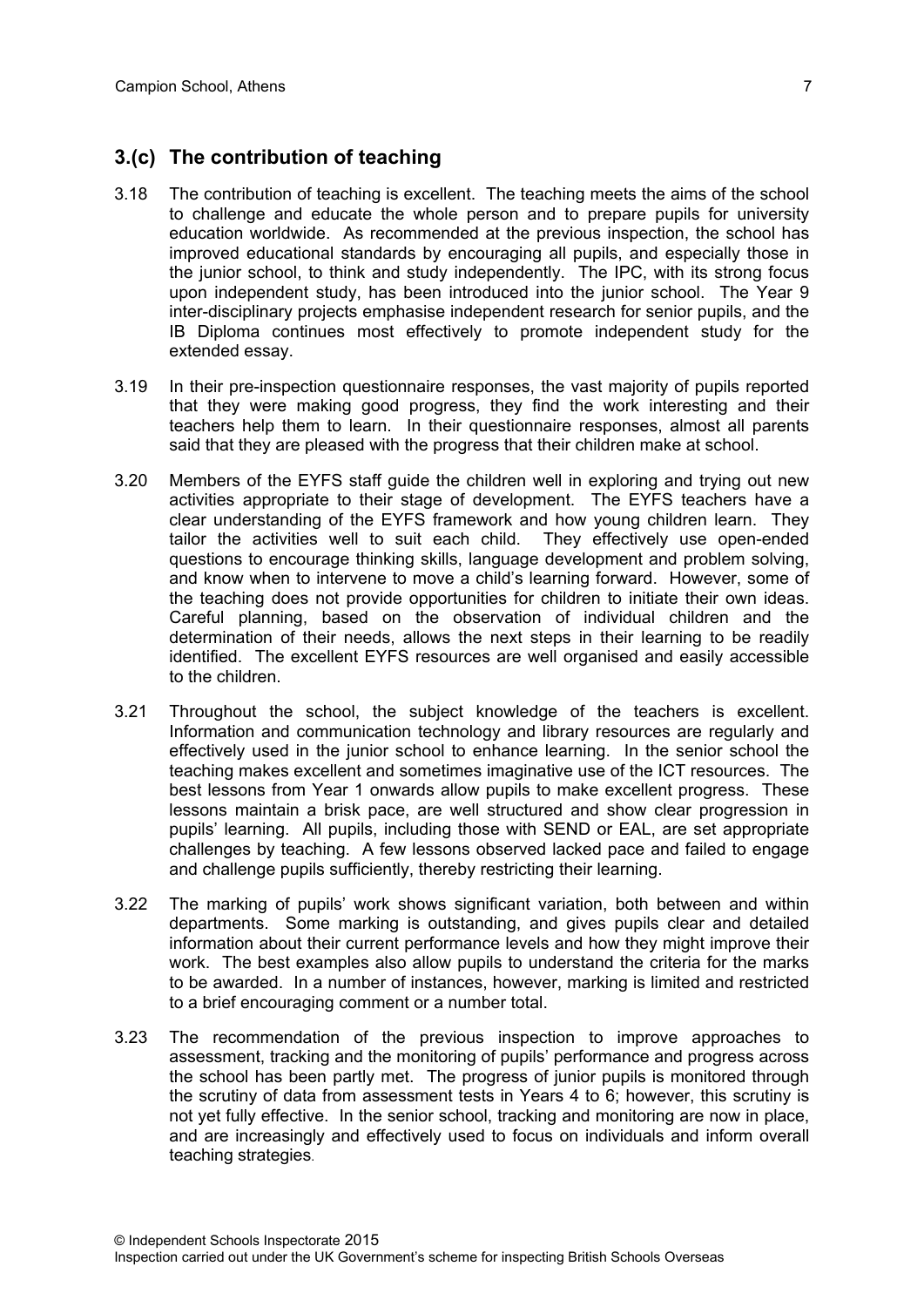3.24 Throughout the school, teachers organise the classrooms well and ensure that excellence is celebrated by displaying pupils' work in rooms and corridors; in a few cases the displays are somewhat dated.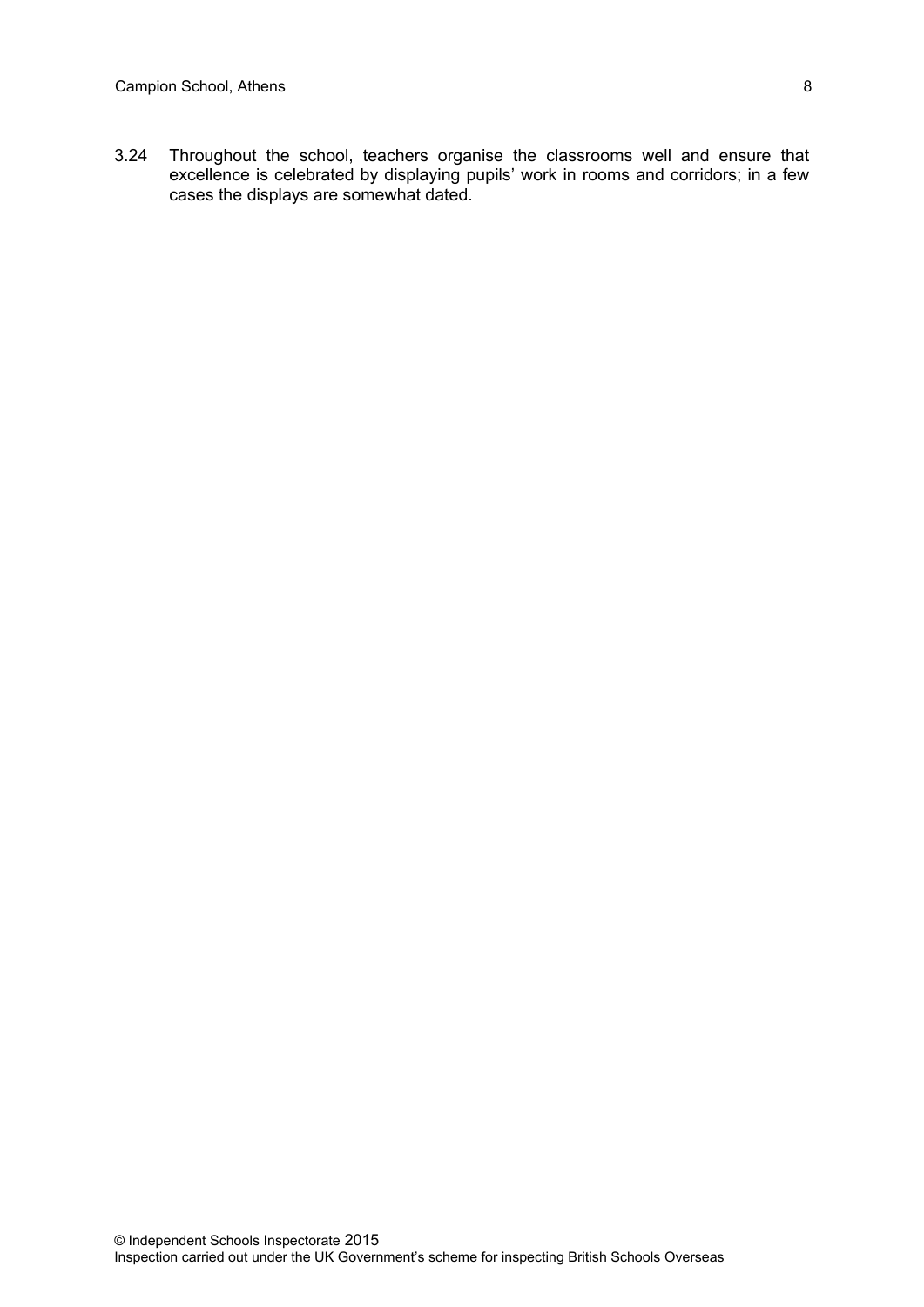## **4. THE QUALITY OF THE PUPILS' PERSONAL DEVELOPMENT**

#### **4.(a) The spiritual, moral, social and cultural development of the pupils**

- 4.1 The spiritual, moral, social and cultural development of the pupils is excellent. The personal development of the pupils clearly reflects the school's aim of creating a wholesome environment based on moral values to enable the pupils to develop their characters and to become responsible citizens in their respective communities*.*  Almost all parents said in response to their pre-inspection questionnaire that the school promotes worthwhile attitudes and views.
- 4.2 The personal development of the children in the EYFS is excellent. Children are encouraged to learn together and from each other, through gentle reminders about the need to share with and help one another. They are able to select their own activities and take turns. Each child is given the opportunity to carry out simple tasks such as being a line leader or class messenger. The children are encouraged to understand the needs of others by being involved in charity fund raising, most recently taking part in a non-uniform day for a local good cause. They respect each other's differences. Parents of different faiths and cultures are invited into the setting to talk to the children. Children in the Nursery spend time with those in Reception in preparation for the next school year. Excellent communication between Reception and Year 1 facilitates a smooth transition to the next stage of the children's education.
- 4.3 The spiritual awareness of the pupils is excellent. Pupils in the junior school develop self-awareness, self-confidence and self-esteem. This continues throughout their years in the senior school. This is achieved through engaging in the many challenging personal experiences provided, such as presenting their work, thoughts and opinions to their peers, joining in assemblies and performances, and taking the time to assess their own success. Their spiritual development is additionally enhanced, for example, through the study of religious festivals in junior IPC work and the further study of religious themes in history in the senior school. Pupils become increasingly aware of spiritual strength gained in appreciating the natural world around them through developing their creative skills in art and music.
- 4.4 The moral awareness of the pupils is excellent. They display a well-developed sense of right and wrong. They are extremely courteous and respectful of each other. They accept the consequences of their actions. The junior school pupils are guided by a signpost system that reminds them about core moral values, including honesty and fairness. Senior school pupils continue to develop an excellent understanding of moral and ethical issues through discussions in class and school debates, for example on the Schengen Agreement. They observed a one-minute silence in respect for those who lost their lives recently during a terrorist attack, and this was followed by discussions on the rights and wrongs of recognising this act while others went unmarked. A pupil-led assembly commemorating Polytechnic Day emphasised the significance of maintaining democratic ideals within a legal constitutional framework.
- 4.5 Pupils demonstrate excellent social development. A cheerful and co-operative attitude prevails amongst the pupils. They enjoy excellent relationships with their teachers and with each other. The junior school pupils reported that there are seldom any issues about behaviour or difficulties with friendships. Pupils in all years develop integrity, self-discipline, responsibility and commitment to the wider Campion community. They enjoy opportunities to lead and to express their opinions. They have a strong sense of empathy for the plight of others, and from Year 1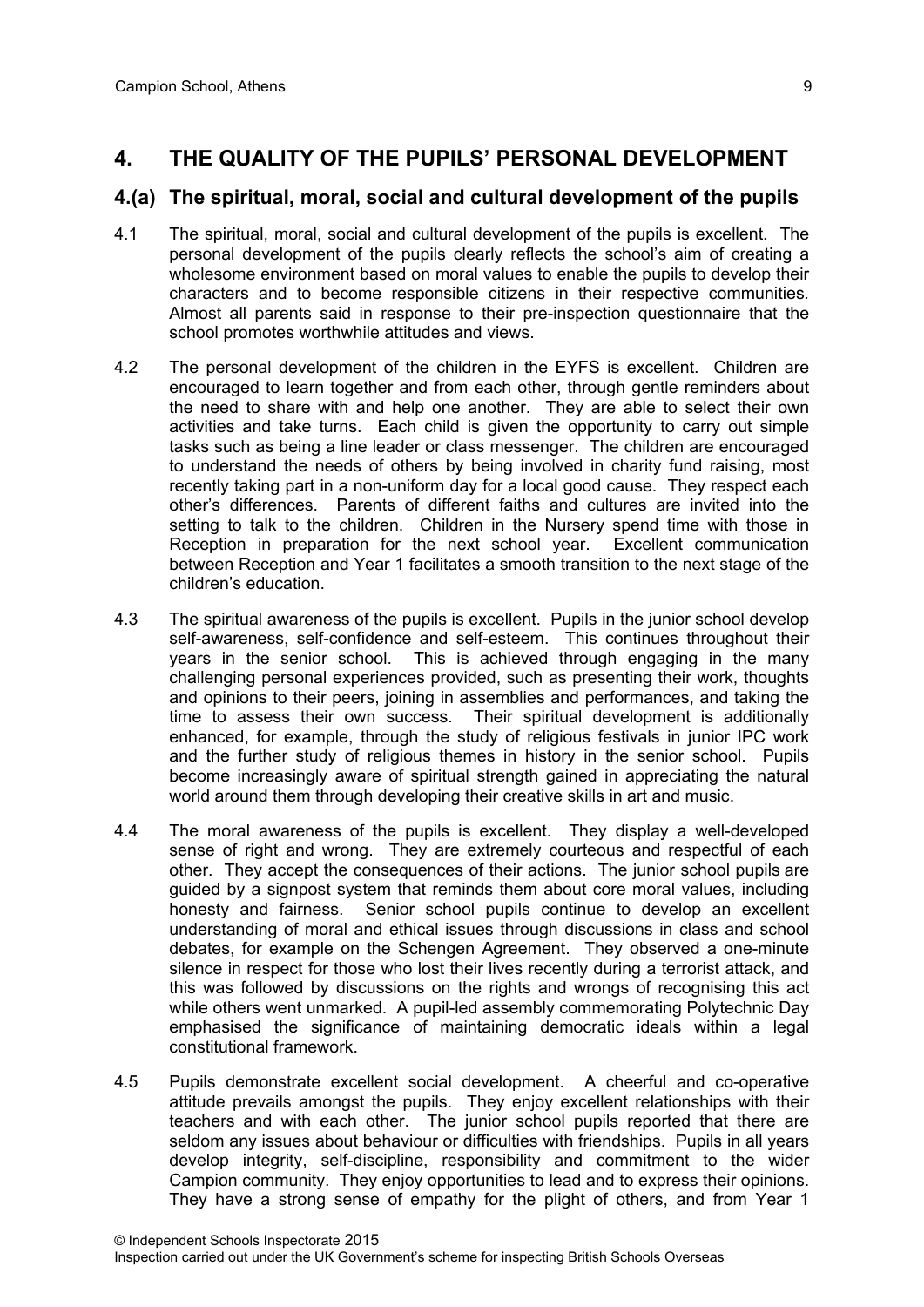onwards are regularly motivated to organise charitable collections. Senior school pupils are proud of their involvement in the annual competitive sports tournament for disabled students from local schools.

- 4.6 The cultural development of pupils is excellent. The school effectively meets its aim to encourage pupils to enjoy and appreciate Greek culture and have a knowledge and understanding of other cultures and societies. It marks special occasions such as Ochi Day and Armistice Day. Pupils have a clear understanding of British values such as the respect for and tolerance of other beliefs, which are promoted through class rules, PSHE and assemblies.
- 4.7 In pre-inspection questionnaire responses, pupils were extremely positive about their school and all it has to offer them. By the time they leave the school, the pupils' personal and emotional development is excellent and they are extremely well prepared for the next stage of their education.

#### **4.(b) The contribution of arrangements for welfare, health and safety**

- 4.8 The contribution of arrangements for welfare, health and safety is excellent. The pastoral systems enable the school to fulfill its aim to nurture each pupil as an individual. The house system and school council both allow junior pupils to hold positions of responsibility. In their responses to the questionnaires, most pupils said that they are given the opportunity to take on responsibilities and thereby develop leadership skills.
- 4.9 The provision for children's well being in the EYFS is of a high standard. Adults are excellent role models and support the children very effectively so that they feel very safe and secure, readily seeking support or comfort from them. They give clear guidelines about the expected standards of behaviour, which results in a happy and busy atmosphere where children benefit fully from all the opportunities provided. Children are helped to understand and manage risk, such as how to move around the classroom when carrying scissors. A healthy lifestyle is promoted through the provision of freshly prepared lunches and snacks, and through opportunities to use outside areas for exercise. Risk assessments are comprehensive, and daily checks ensure that any hazards or faulty equipment are repaired or removed without delay. Systems for registration are in place. Children look after their own personal hygiene with great confidence and are suitably supported by adults when additional help is needed. They are well supervised while at school, promoting their safety.
- 4.10 In the junior school members of staff provide excellent pastoral care, taking responsibility individually and collectively for the welfare of all pupils. Any concerns about a pupil are discussed and an appropriate response is put in place. Pupils show care and support for each other. In the senior school the effective pastoral care creates a strong sense of community. In discussions, pupils said that they appreciate the caring and friendly environment provided by the school.
- 4.11 The school has effective procedures for promoting and celebrating good behaviour through rewards. There are robust policies and procedures for guarding against bullying and dealing constructively with any unacceptable behaviour. Almost all parents in their responses to the pre-inspection questionnaire said that the school maintains high standards of behaviour. In their pre-inspection questionnaire responses, most pupils said that the school deals well with any bullying that occurs. In discussions, pupils maintained that bullying is infrequent and that any isolated incidents are dealt with quickly and appropriately. Suitably detailed records are kept of any serious misconduct and these confirm that incidents of bullying are rare and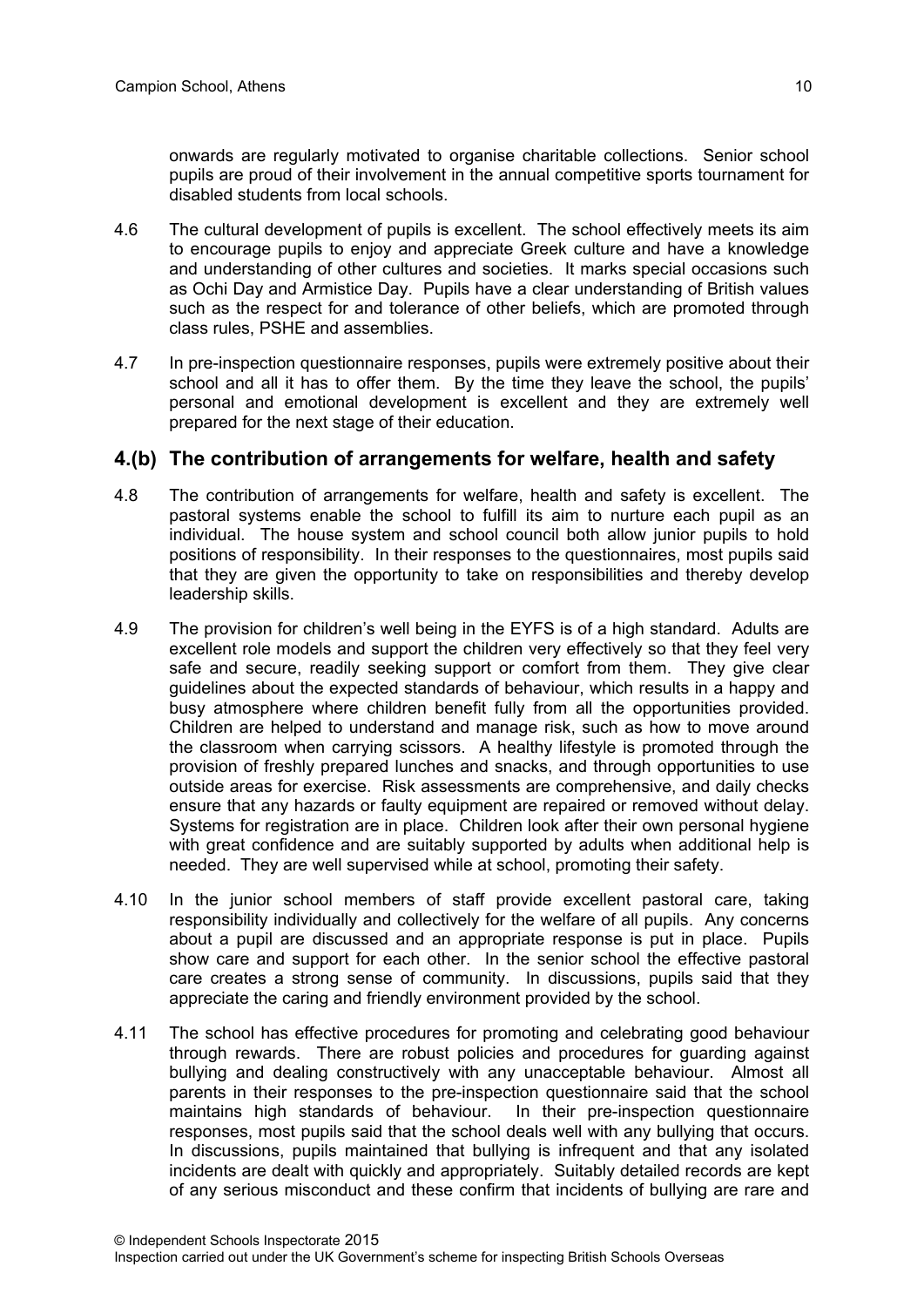dealt with appropriately. The school has effective policies and procedures to make pupils aware of e-safety and the potential risks of the internet.

- 4.12 The PSHE programme forms an integral part of the IPC curriculum in the junior school and very effectively supports the pastoral care of pupils. It includes topical and sensitive areas of study such as drug abuse and personal relationships. Pupils are made aware of the importance of choosing a healthy diet. They have many, varied opportunities to take regular exercise, both within the wider curriculum and through extra-curricular activities.
- 4.13 The policies and procedures relating to the safeguarding of pupils, and their welfare, health and safety, including safer recruitment, are implemented most effectively throughout the schools. Designated safeguarding leaders in the junior and senior schools have been suitably trained. Other members of staff as well as governors and volunteers are provided with appropriate safeguarding training. High levels of vigilance by the security staff were noted. Whilst in school, pupils are supervised carefully and effectively by members of staff. Detailed risk assessments are carried out and implemented for day and residential visits away from the school.
- 4.14 All necessary measures are taken to reduce the risk of fire and other hazards associated with the occurrence of earthquakes. A health and safety committee meets each term and its recommendations are acted upon. The school complies with the Greek regulations for health and safety. Suitable access is available for those with disabilities. Excellent medical facilities with qualified staff are available and there is a medical room in both the junior and the senior school. Many members of staff have appropriate first-aid training. All accidents are effectively recorded. All admission and attendance records are accurately maintained.
- 4.15 Relationships are extremely positive between staff and pupils, and amongst the pupils themselves. In discussions and in pre-inspection questionnaire responses, most pupils said that there is always an adult or senior pupil to whom they could turn if they had a personal difficulty.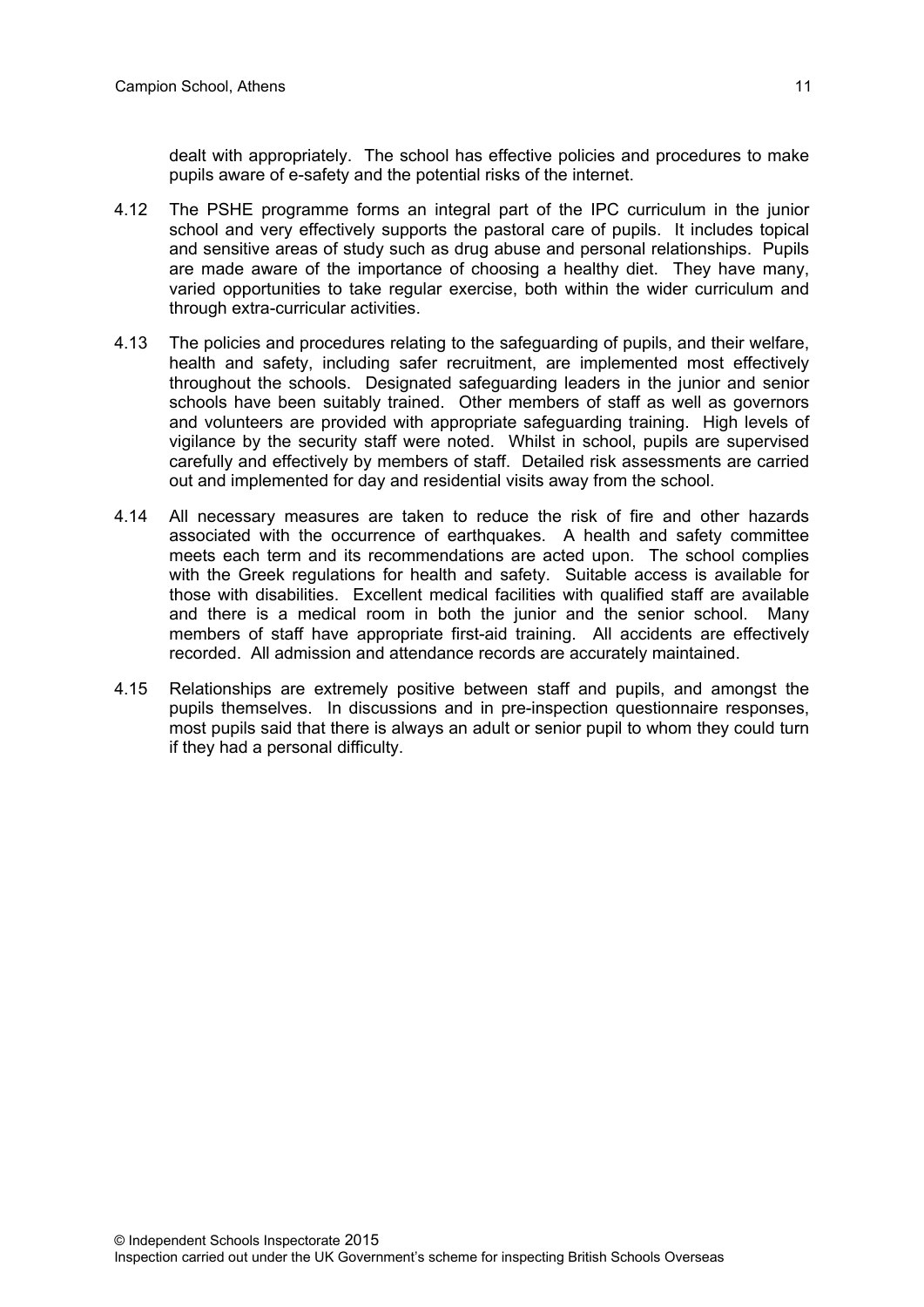## **5. THE EFFECTIVENESS OF GOVERNANCE, LEADERSHIP AND MANAGEMENT**

## **5.(a) The quality of governance**

- 5.1 The quality of governance is excellent. The governors provide effective oversight of the school and discharge their responsibilities for educational standards, financial planning and safeguarding of the pupils' welfare appropriately. The governors make efficient use of the financial, business, legal and educational experience and expertise within their number. They provide strong support for the work of the school, enabling it to meet its aims successfully. Several governors are parents of current or recent pupils. Most parents in their responses to the pre-inspection questionnaire indicated satisfaction with the school's governance.
- 5.2 The excellent standard of governance is based on a thorough knowledge of the workings of the school, including the EYFS. However, there is no member of the governing body nominated to liaise with the school on matters related to the EYFS. The governors understand longer- and shorter-term challenges which the school faces within a local context. The governing body keeps in close touch with the school's senior leadership and receives regular reports in advance of its meetings, enabling governors and the leadership to work together to achieve a shared and ambitious vision for the school.
- 5.3 An executive sub-committee, together with three other sub-committees, provides a comprehensive insight into the school's work. The development sub-committee includes parents and members of the senior leadership, as well as governors. This sub-committee has helped the school to respond effectively to the recommendations of the previous inspection to extend and strengthen procedures for analysing and monitoring the school's effectiveness across all of its aims and to draw up a comprehensive strategic development plan. The health and safety sub-committee ensures that this area of the school's work is given full consideration by governors. In response to a recommendation of the previous inspection, minutes of all meetings of the governing body and its sub-committees are now kept meticulously.
- 5.4 Members of the governing body understand the need for training and are seeking further opportunities to develop the governors' knowledge and understanding of education. A nominated governor liaises with the school on safeguarding matters.
- 5.5 Financial planning is prudent, and affords the necessary resources and personnel to enable the school to provide a stimulating education and achieve success for its pupils. The governors take their responsibilities for safeguarding and for pupils' welfare, health and safety seriously, approving comprehensive policies and procedures, and conducting an annual review of the safeguarding policy and of its effectiveness.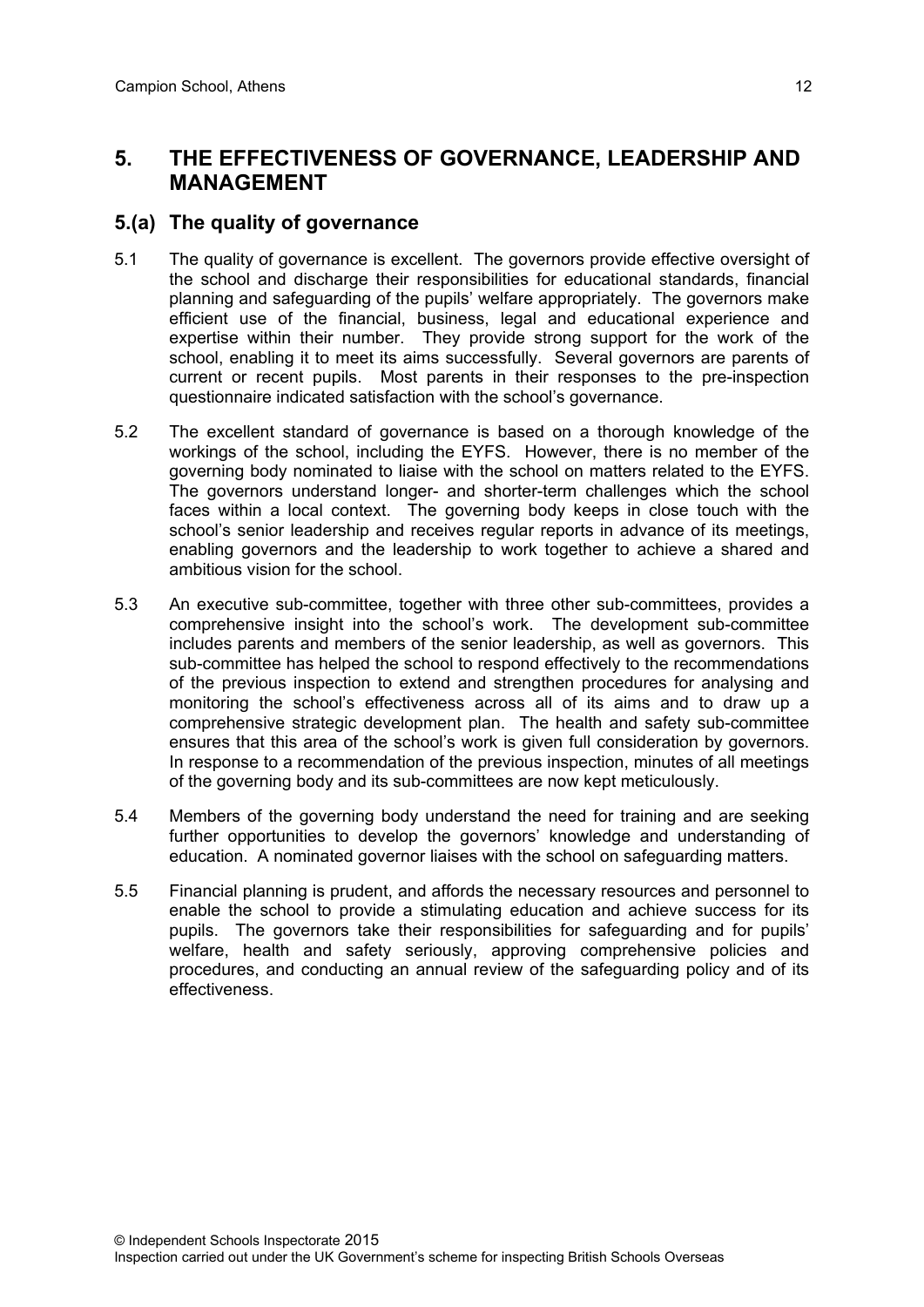## **5.(b) The quality of leadership and management**

- 5.6 The quality of leadership and management is excellent. The leadership and management are most effective in fulfilling the school's aims of combining a challenging academic and rich extra-curricular education, nurturing each pupil as an individual and service to the wider community. They are also highly successful in ensuring the welfare, health and safety of the pupils, taking their responsibilities for safeguarding seriously.
- 5.7 Since the previous inspection, the overall leadership and management have been restructured, providing more focused attention to the separate educational needs of the junior and senior schools. The senior leadership is highly effective in sharing and promoting the vision of the school. In their pre-inspection questionnaire responses, most parents stated that the school is well managed. The vast majority of pupils in their questionnaire responses said that the school is well run.
- 5.8 The leadership and management of the EYFS are good, reflected in the overall high standards of the children's educational and personal development. The senior leadership takes a positive but not always proactive interest in the setting. No member of the EYFS staff has delegated responsibility for the setting, and so these staff do not always receive sufficient support. However, there is an emphasis within the Nursery and Reception on self-evaluation. Members of the EYFS staff very effectively improve their practice through continual professional development.
- 5.9 The leadership of the junior school has been strengthened since the previous inspection, with its team now including key subject leaders. It successfully sets the educational direction and leads developments in teaching and learning. This is reflected in the excellent academic achievement of junior pupils and the high standard of their personal development. Development plans for literacy, mathematics, the IPC and Greek are used very well to set targets for improvement.
- 5.10 The leadership and management of the senior school provide a clear educational direction, evident in the excellent quality of education and high standards of the pupils' personal development. Members of middle management in this part of the school liaise closely with the senior leadership, and very effectively use departmental development plans in order to strengthen teaching and learning.
- 5.11 The senior leadership staff of the junior and senior schools work together highly effectively. However, links between the schools below the level of the senior leadership are generally informal. As a result, the cohesion between and continuity across the two parts of the school are not fully developed. The leadership has developed its approach to assessment and tracking of pupil progress further to strengthen the impact of teaching and learning across the whole school. However, although this has been very successful in the senior school, the approach is yet to be fully embedded within the junior school.
- 5.12 The leadership and management have successfully acted upon the recommendation of the previous inspection to establish across the entire school a system of staff review linked both to individual and to school-related professional development. Members of the senior and middle management use the observation of lessons with supportive feedback to monitor and improve the standards of education. They are active in setting priorities and ensuring that these are achieved. Leadership and management are appropriately trained to meet the safeguarding needs of pupils, including for the safer recruitment of new members of staff.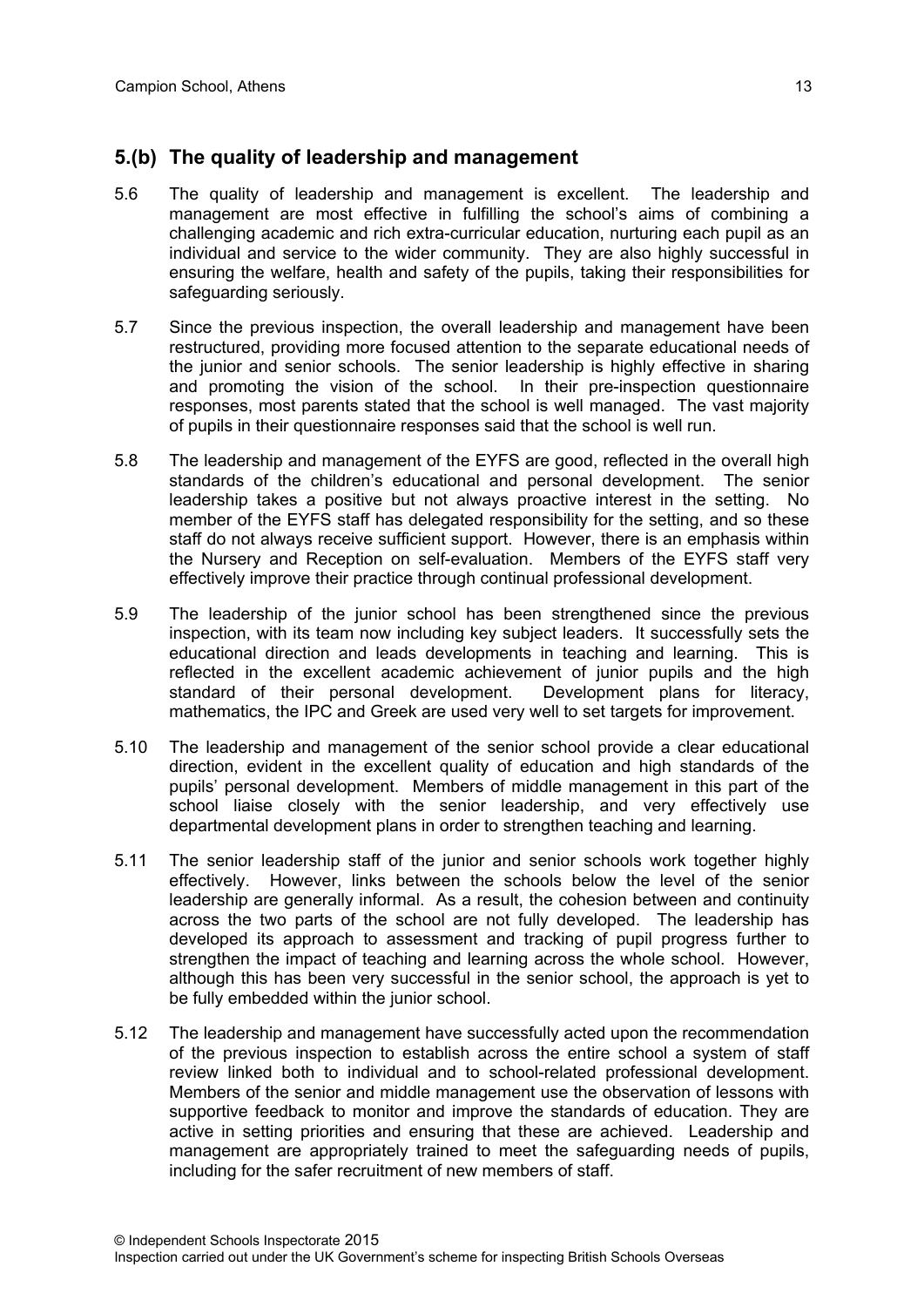#### **5.(c) The quality of links with parents, carers and guardians**

- 5.13 Links with parents, carers and guardians are excellent, including the EYFS. In their pre-inspection questionnaire responses and in conversation with inspectors, parents were overwhelmingly positive about the setting, its family atmosphere and the support their children are given. They feel welcomed into the school community prior to their children starting, through orientation visits to the setting. Parents are confident that they know about what is going on in the school through newsletters, information on the website and curriculum evenings, and appreciate the generally quick responses they receive to their questions. End-of-year reports, together with detailed learning journals, and regular parents evenings keep parents well informed about the progress their children make against the EYFS Early Learning Goals.
- 5.14 Parents of pupils in the junior and senior schools receive reports twice each year. These provide detailed information about the pupils' achievements and progress, and set clear targets for improvement. In addition, formal meetings with staff are held twice each year. In their responses to the pre-inspection questionnaires, most parents said that they are happy with the information given to them about the progress of their children.
- 5.15 Almost all parents said in their pre-inspection questionnaire responses that information about the school and its policies is readily available. Parents receive helpful electronic communications to keep them informed about specific events. There is a dedicated page for parents on the school website. A well-illustrated newsletter reflects the varied life of the whole school.
- 5.16 The school aims to ensure that concerns and other issues are dealt with quickly and efficiently. An overwhelming majority of parents said in the questionnaires that they are appreciative of the ease with which they may communicate with the school. A small minority of parents did not feel that the school handles their concerns well. Inspectors found that the school has a suitable complaints policy. Records examined indicated that any complaints are usually resolved quickly and successfully, without recourse to the formal process.
- 5.17 In questionnaire responses most parents said that they are encouraged to be involved in the life and work of the school. They provide excellent levels of support for events such as sports fixtures, concerts, plays and other productions. They have taken part in charity events, such as the Spetses half marathon with the pupils. Parents give talks about their own cultures and beliefs, and actively support the CAS programme. The Parents' Recreational Club organises fund-raising activities to provide additional school equipment and helps to arrange events for the school such as a Halloween party.